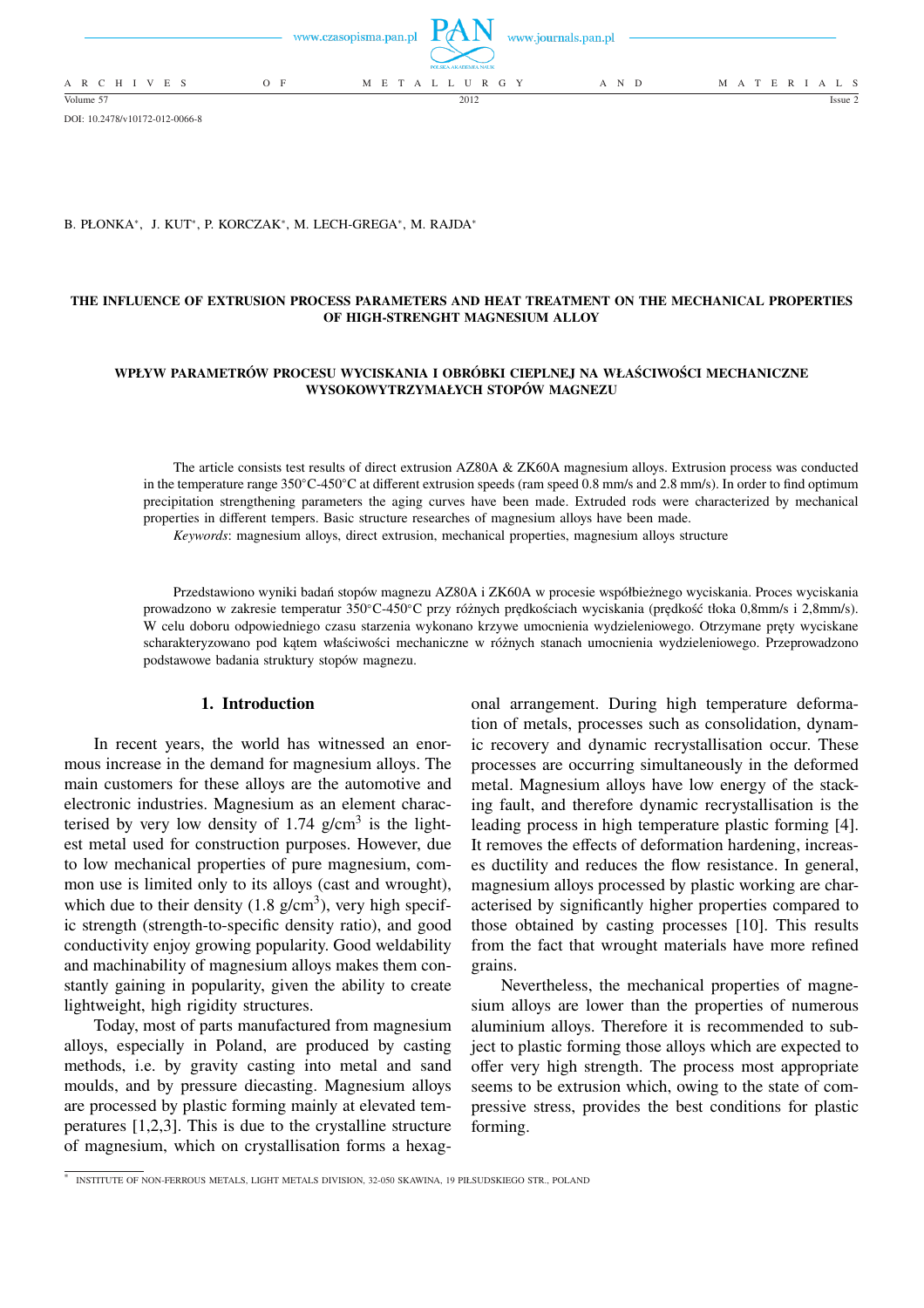

Currently the most popular magnesium alloys are alloys of aluminium, zinc and manganese [4,5]. Aluminium is beneficial as regards an improvement of the tensile strength and hardness. Zinc in magnesium alloys is used to improve the alloy strength at room temperature, while manganese increases the resistance to corrosion. From the phase equilibrium diagram of Mg-Al alloys follows a variable and increasing solubility of aluminium in magnesium up to a maximum content of 12.7% in the solid state to the eutectic temperature of 437°C. Therefore, these alloys are subjected to heat treatment to improve the mechanical properties by precipitation hardening (T5 and T6 condition) [6,7,8].

Magnesium alloys with manganese (MgMn) are not precipitation hardened. Manganese improves the corrosion resistance of alloys [8,9]. The precipitation-hardened MgZn alloys are classified as alloys of the highest strength (∼350-400MPa). Figure 1 shows the example of a diagram illustrating the possibility of obtaining the required mechanical properties depending on the manufacturing method and condition after heat treatment.



Fig. 1. Graphical representation of the mechanical properties of AZ91 alloy, depending on the process of manufacture [8]

To get the best economic results combined with the highest mechanical properties, a heat treatment (solution heat treatment) should be applied to products just upon their leaving the press ("online solution"). If alloys are subjected to aging, a precipitation-hardened product will be obtained (conditions T1, T5). It should be noted that it is the extrusion temperature that has a significant impact on the speed of recovery and recrystallisation, and on the degree of supersaturation. Therefore it is important to determine what effect the extrusion process parameters and heat treatment will have on the mechanical properties of magnesium alloys.

## **2. Test methods and materials**

Studies of the direct extrusion process were conducted on MgAlZn (AZ80A) and MgZnZr (ZK60A) magnesium alloys belonging to the group of alloys characterized by the highest strength. The base materials were purchased from Magnesium Elektron in Manchester in the form of 100mm and 130mm diameter semi-continuously cast ingots. The chemical compositions of these alloys were presented in Table 1. Tests of direct extrusion were carried out on a laboratory stand equipped with a press of max. 0,6MN capacity using specially designed and constructed equipment. The equipment includes a container of 30mm diameter and a  $\varphi$  8mm die [9]. For research purposes, from ingots of 100mm and 130mm diameters, rollers of 29mm diameter were cut out, which were later preheated to a predetermined temperature and extruded in the form of  $\varphi$  8 mm rods. Due to the application of relatively high, as for magnesium alloys, preheating temperatures, rods were protected with chromate coating to minimise oxidation.

The extruded rods were subjected to multi-variant heat treatment, first, and examined for mechanical properties and structure, next.

TABLE 1 The chemical composition of ZK60A and AZ80A magnesium alloys

| Alloy                                                                                                                                                   |     |  |      |  | $\mathbb{Z}$ n   Al   Si   Cu   Zr   Mn   Fe   Ni   Others   Mg |  |
|---------------------------------------------------------------------------------------------------------------------------------------------------------|-----|--|------|--|-----------------------------------------------------------------|--|
| $\left \frac{\text{MgAlZn}}{(\text{AZ80A})}\right 0,28\left 8,1\right 0,02\left 0,003\right $ --- $\left 0,18\right 0,002\left 0,004\right $ <0,30 Rest |     |  |      |  |                                                                 |  |
| $MgZnZr$<br>(ZK60A)                                                                                                                                     | 5,1 |  | 0,56 |  | $ $ <0.30 Rest                                                  |  |

#### **3. Results and discussion**

### **3.1. Extrusion process**

Magnesium alloys (AZ80A and ZK60A) were extruded in direct process with extrusion ratio  $\lambda = 14$ , using two ram speeds, i.e. 0.8 mm/s and 2.8 mm/s. The materials were preheated from 350◦C to 450◦C. As a criterion in an assessment of the extruded rod quality, the surface condition was adopted, i.e. the occurrence of hot cracks, and the macro- and microstructure. The extrusion process parameters, i.e. the stock temperature, the ram speed, and the recorded maximum extrusion force with comments on the selected variant, are shown in Table 2. Figure 2 shows the example of a rod extruded from ZK60A alloy under properly selected process parameters, compared with a rod extruded from AZ80A alloy. The extrusion at mis-selected temperature and ram speed (both were too high) resulted in overheating of the material and hot-cracking.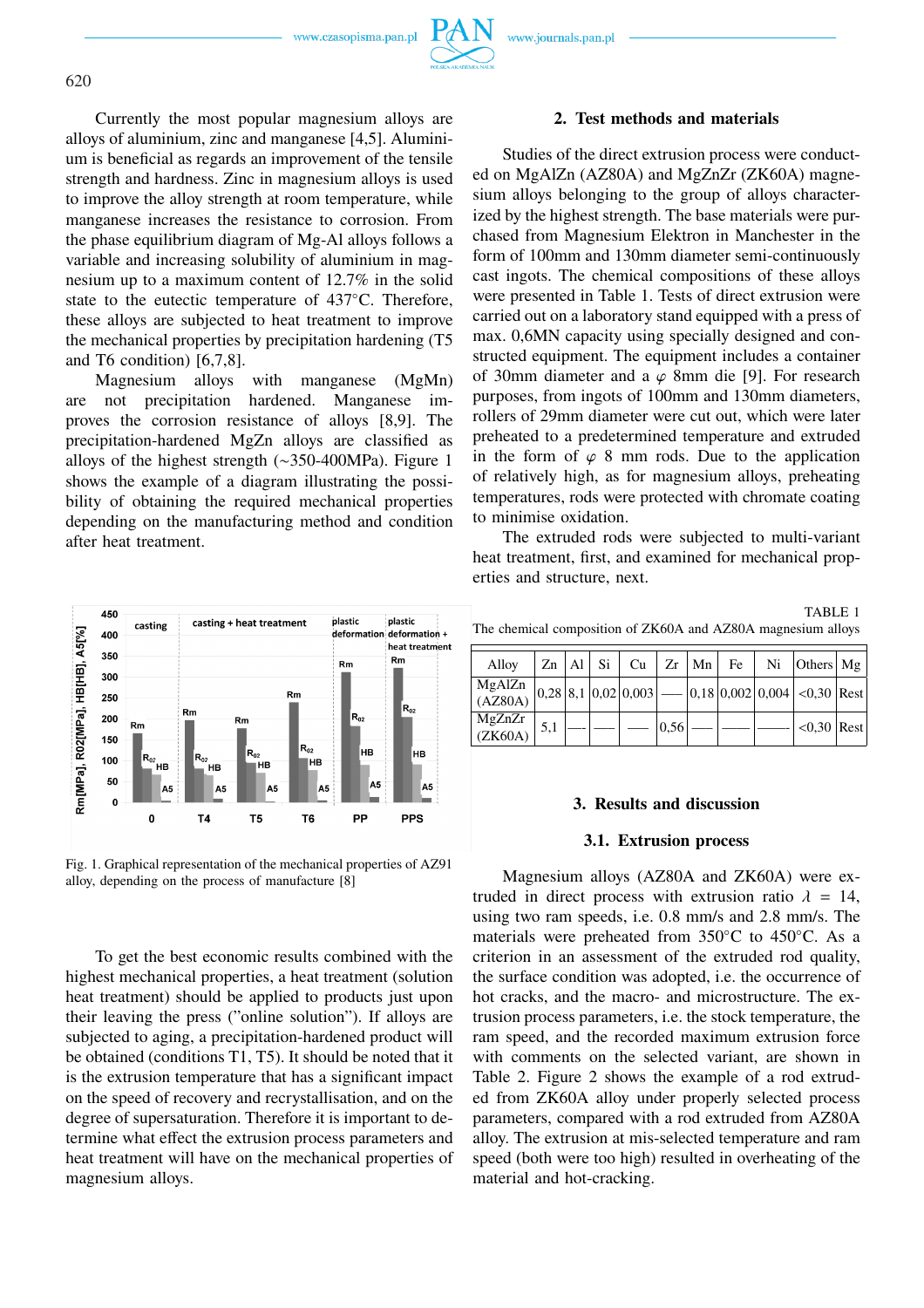

Fig. 2. Examples of extruded rods: A – ZK60A alloy (extrusion temperature 450°C, V<sub>T</sub> = 0.8 mm/s), B – AZ80A alloy (extrusion temperature 450 $\degree$ C, V<sub>T</sub> = 2.8 mm/s

| Alloy | Billet temperature<br>$\lceil$ °C] | Max. extrusion force<br>[MN]                                       | Results  |  |  |  |  |  |
|-------|------------------------------------|--------------------------------------------------------------------|----------|--|--|--|--|--|
|       | Ram speed: $V_T = 0.8$ mm/s,       |                                                                    |          |  |  |  |  |  |
|       |                                    | Extrusion speed: $V_W = 0.7$ m/min                                 |          |  |  |  |  |  |
|       | 350                                | 0,20                                                               | $+$      |  |  |  |  |  |
| AZ80A | 380                                | 0,23                                                               | $+$      |  |  |  |  |  |
|       | 420                                | 0,16                                                               | $+$      |  |  |  |  |  |
|       | 450                                | 0,12                                                               | $+$      |  |  |  |  |  |
|       | 350                                | 0,18                                                               | $+$      |  |  |  |  |  |
| ZK60A | 380                                | 0,17                                                               | $^{+}$   |  |  |  |  |  |
|       | 420                                | 0,10                                                               | $^{+}$   |  |  |  |  |  |
|       | 450                                | 0,10                                                               | $^{+}$   |  |  |  |  |  |
|       |                                    | Ram speed: $V_T = 2.8$ mm/s,<br>Extrusion speed: $V_W = 2.4$ m/min |          |  |  |  |  |  |
|       |                                    |                                                                    |          |  |  |  |  |  |
|       | 350                                | 0,35                                                               | $+$      |  |  |  |  |  |
| AZ80A | 380                                | 0,31                                                               | $+$      |  |  |  |  |  |
|       | 420                                | 0,28                                                               | cracking |  |  |  |  |  |
|       | 450                                | 0,30                                                               | cracking |  |  |  |  |  |
|       | 350                                | 0,33                                                               | $+$      |  |  |  |  |  |
| ZK60A | 380                                | 0,32                                                               | $+$      |  |  |  |  |  |
|       | 420                                | 0,28                                                               | $+$      |  |  |  |  |  |
|       | 450                                | 0,27                                                               | cracking |  |  |  |  |  |

The extrusion process parameters selected for magnesium alloys

Figures 3 and 4 show the examples of macrostructure and microstructure of rods extruded under the properly selected direct extrusion process parameters (from Table 2): billet temperature 450◦C with the ram speed of 0.8 mm/s.

In some cases, the surface quality inspection indicated that the extrusion process parameters were correct. Only later, detailed structure examinations revealed the presence of internal hot cracks. Examples of macroand microstructure in the extruded rod with internal hot cracks and almost invisible hot tears on the surface are shown in Figures 5 and 6.

TABLE 2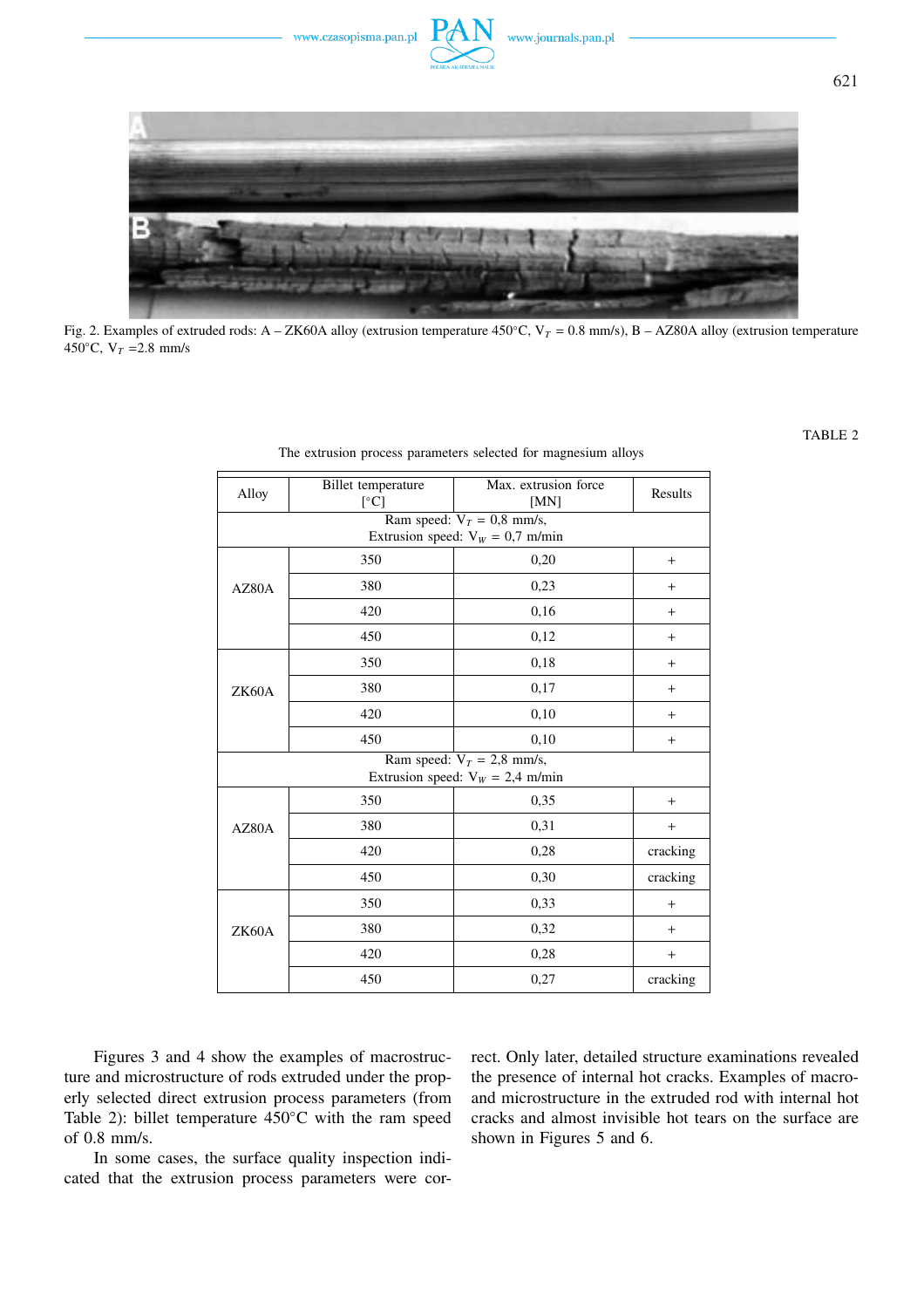

Fig. 3. Example of macrostructure in rods extruded at 450◦C with the ram speed of 0.8 mm/s. A – ZK60A alloy, B – AZ80A alloy



Fig. 4. Example of microstructure in rods extruded at 450◦C with the ram speed of 0.8 mm/s. A – ZK60A alloy, B – AZ80A alloy



Fig. 5. Example of macrostructure in rod extruded at 420◦C with the ram speed of 2.8 mm/s showing visible internal cracks, AZ80A alloy



Fig. 6. Example of microstructure in rod extruded at 420◦C with the ram speed of 2.8 mm/s, showing internal discontinuities, AZ80A alloy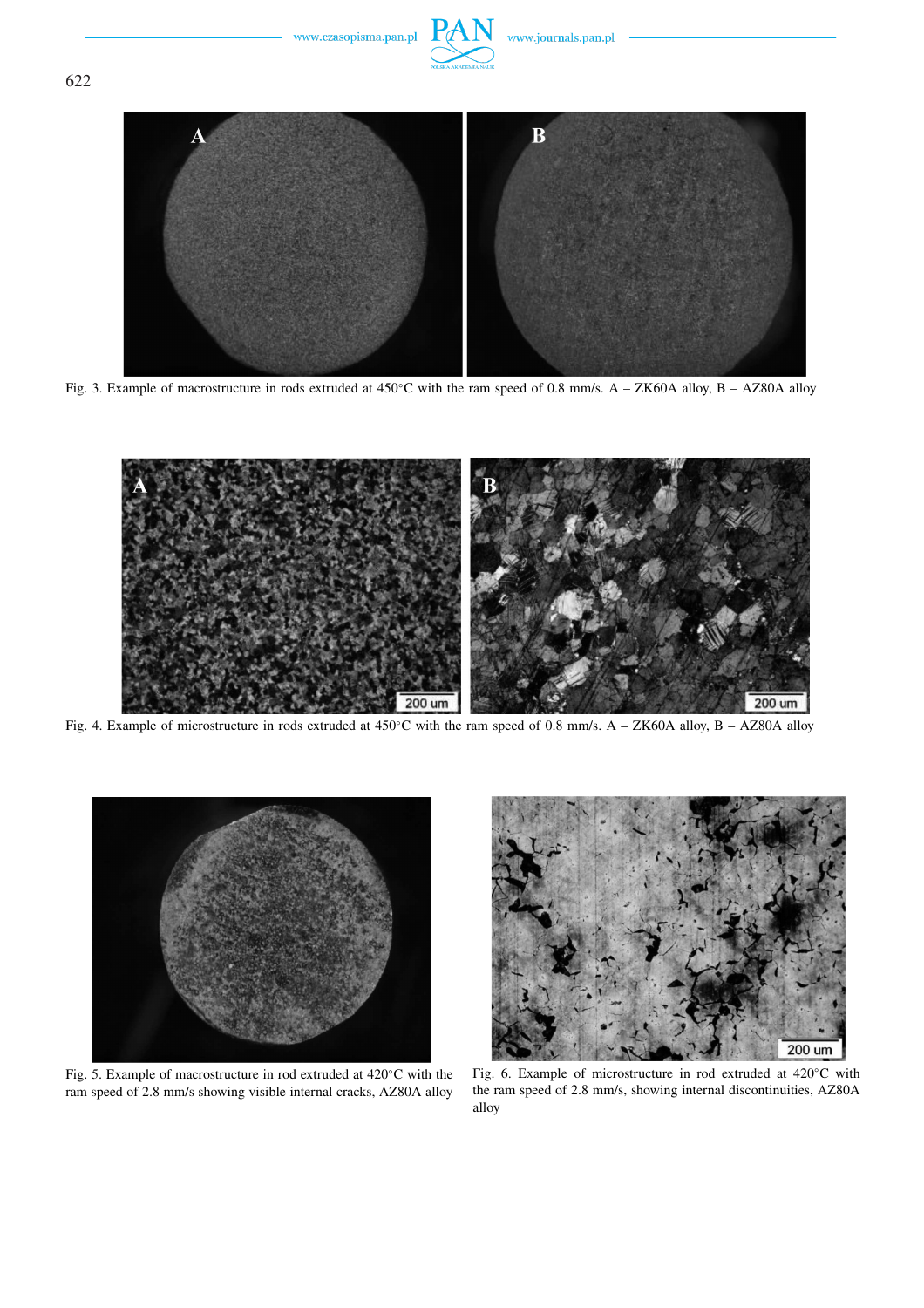The extrusion tests have showed that for both alloys it is possible to use the temperature of the extruded material ranging from 350◦C to 450◦C when the process is run with an extrusion ratio of  $\lambda = 14$  at the ram speed of 0.8 mm/s corresponding to the extrusion speed (rod speed leaving the die) of 0.7 m/min.

Higher temperature of extrusion is beneficial as it enables reducing the process power and is essential for the rod solutioning heat treatment in an "on-line" system, i.e. on the press handling equipment (the treatment to T5 temper). For higher ram speed of 2.8 mm/s, which corresponds to the extrusion speed (rod speed leaving the die) of 2.4 m/min, in AZ80A alloy at a temperature of 420◦C, cracks began to show in the surface, while at a temperature of 450◦C, the rod was breaking. For the same speed, the ZK60A alloy rod was also breaking at 450◦C. It is thus important for the AZ80A alloy to preheat the material to a temperature not exceeding 380-400◦C and 400-420◦C for the ZK60A alloy. Such temperatures, however, cannot provide optimum parameters for the "on-line" solutioning heat treatment process carried out on the press handling equipment. Therefore, in further research, the rods were extruded from both alloys preheated previously to 450◦C and applying the ram speed Vt=0.8 mm/s.

## **3.2. Heat treatment**

Magnesium alloys are usually heat treated to conditions T6 (solution heat treatment and artificial aging) and T5 (solution heat treatment from the temperature of plastic forming and artificial aging), the latter one being used more widely and yielding higher mechanical properties. Due to insufficient information in literature on the parameters of solution heat treatment and aging, a series of studies was carried out to select the best time-and-temperature regime. For condition T6, the following parameters were adopted from the literature: solution heat treatment temperature of 460◦C for both magnesium alloys and aging temperature of 175<sup>°</sup>C [5,8,14].

To determine the optimum aging time, the precipitation hardening curves were plotted for both alloys for the variant of solutioning heat treatment in a furnace and from the temperature of plastic forming (rods were extruded into water). The resulting curves are shown in Figures 7 and 8.

From the plotted hardening curves it follows that hardness of the ZK60A alloy gets its maximum value with the aging time of 12 hours and then decreases for both variants of the solution heat treatment. On the other hand, AZ80A alloy subjected to the heat treatment variant for condition T6, i.e. with additional heating in the solution heat treatment furnace obtains its maximum hardness after 8 hours of artificial aging at 175◦C, and only then the hardness decreases. This may be due to the excessively high temperature of aging that has been adopted for this alloy because different literature sources give different reference data. In the case of solution heat treatment from the temperature of plastic forming, the AZ80A alloy reaches its maximum hardness after a time similar to ZK60A alloy, i.e. after 12 hours. Both alloys get hardness higher in the case of heat treatment to condition T5.



Fig. 7. The hardening curve plotted for ZK60A and AZ80A alloys after solution heat treatment in furnace (condition T6)



Fig. 8. The hardening curve plotted for ZK60A and AZ80A alloys after solution heat treatment in furnace (condition T6)

#### **3.3. Mechanical properties**

The mechanical properties of the investigated alloys were determined in a static tensile test (sizes of samples: diameter 8mm, base longht 50mm). Rods extruded from magnesium alloys AZ80A and ZK60A were heat treated applying parameters described and selected under Section 3.2. Tables 3 and 4 contain the results of mechanical testing of alloys extruded at the maximum possible temperature, i.e. at  $450^{\circ}$ C (V<sub>T</sub> =0.8mm/s), and brought to different conditions after heat treatment.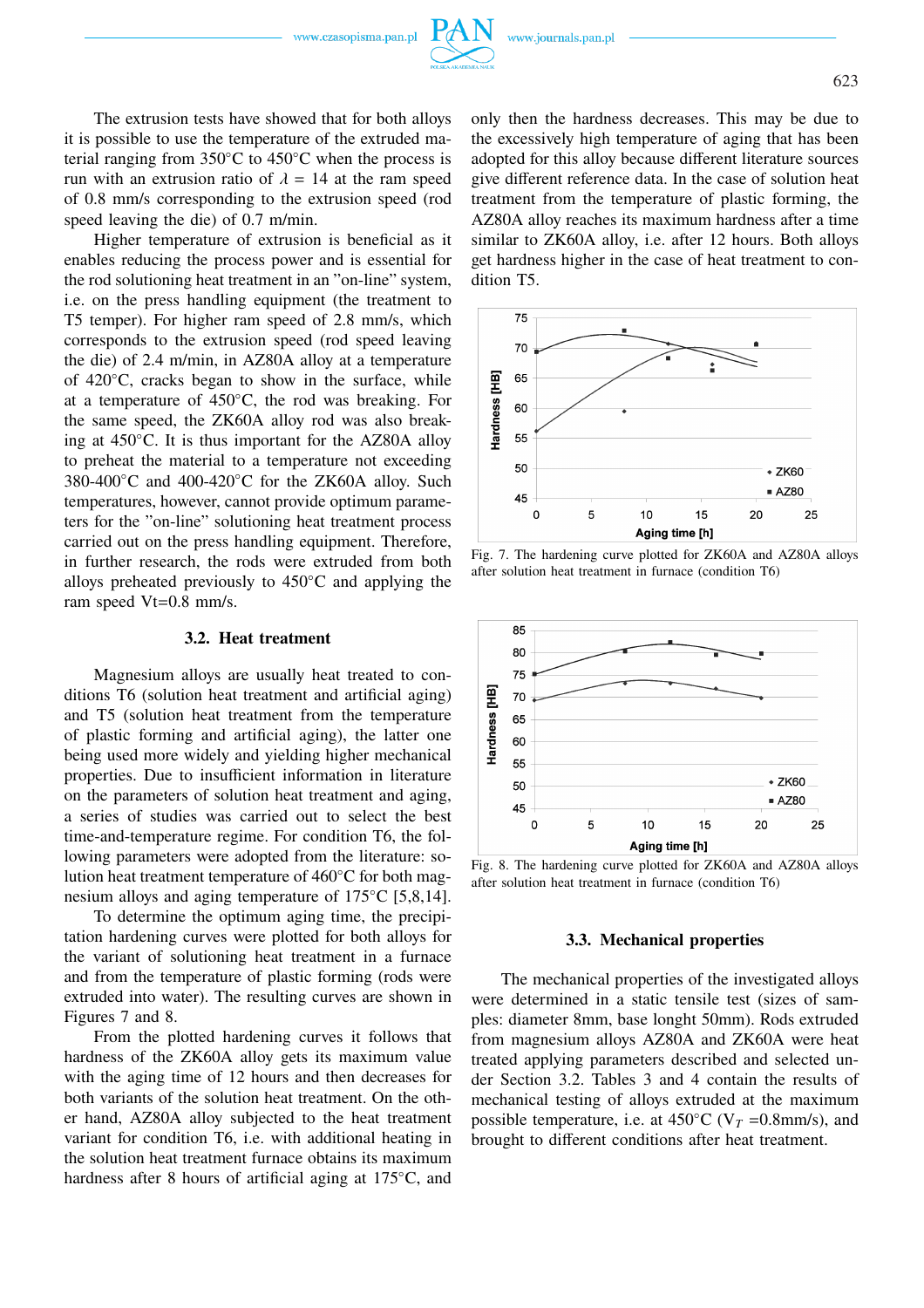



TABLE 3 Mechanical properties from the tensile test for ZK60A alloy

| No.                           | Temper   | $R_{P0.2}$ [MPa] | $R_m$ [MPa] | A $\lceil\% \rceil$ |  |
|-------------------------------|----------|------------------|-------------|---------------------|--|
|                               | extruded | 250              | 321         | 16,4                |  |
| $\mathfrak{D}_{\mathfrak{p}}$ | T6       | 262              | 312         | 11,6                |  |
| 3                             | T1       | 258              | 329         | 15,9                |  |
|                               | T5       | 293              | 341         | 18,6                |  |

TABLE 4

Mechanical properties from the tensile test for AZ80A alloy

| No. | Temper         | $R_{P0,2}$ [MPa] | $R_m$ [MPa] | A $\lceil \% \rceil$ |  |
|-----|----------------|------------------|-------------|----------------------|--|
|     | extruded       | 237              | 312         | 10,4                 |  |
| 2   | T6             | 216              | 302         | 8,9                  |  |
| 3   | T1             | 210              | 329         | 13,4                 |  |
|     | T <sub>5</sub> | 275              | 343         | 8,9                  |  |

According to the assumptions adopted and previous results of the hardness tests, both magnesium alloys obtained in the T5 temper higher mechanical properties. The obtained values are largely due to the grain growth after re-heating in furnace, which results in deterioration of the mechanical properties. Differences in grain size for the examined cases of ZK60A alloy are shown in Figures 9 and 10, while for the AZ80A alloy they are shown in Figures 11 and 12.



Fig. 9. Grain size in the rod extruded from ZK60A alloy at 450◦C, the ram speed of 0.8 mm/s, solution heat treatment from the extrusion process temperature, condition T5

According to literature data, the heat treatment of magnesium alloys should start at a lower temperature of 250◦C-300◦C, gradually increased next to the point of solution. The time required to preheat the material from the initial temperature to the required temperature of the heat treatment depends on the chemical composition of this material, and on the size, weight and thickness of the product. For some magnesium alloys it is very important to ensure the shortest possible "jumping" from the initial temperature to the required temperature of the heat treatment, mainly to avoid the formation of "coarse" grains [11,12,15,16,17]. Studies on the heat treatment of magnesium alloys will continue under the project within which the above described tests have been carried out.



Fig. 10. Grain size in the rod extruded from ZK60A alloy at 450◦C, the ram speed of 0.8 mm/s, additional preheating in furnace and solution heat treatment, condition T6



Fig. 11. Grain size in the rod extruded from AZ80A alloy at 450◦C, the ram speed of 0.8 mm/s, solution heat treatment from the extrusion process temperature, condition T5



Fig. 12. Grain size in the rod extruded from AZ80A alloy at 450◦C, the ram speed of 0.8 mm/s, additional preheating in furnace and solution heat treatment, condition T6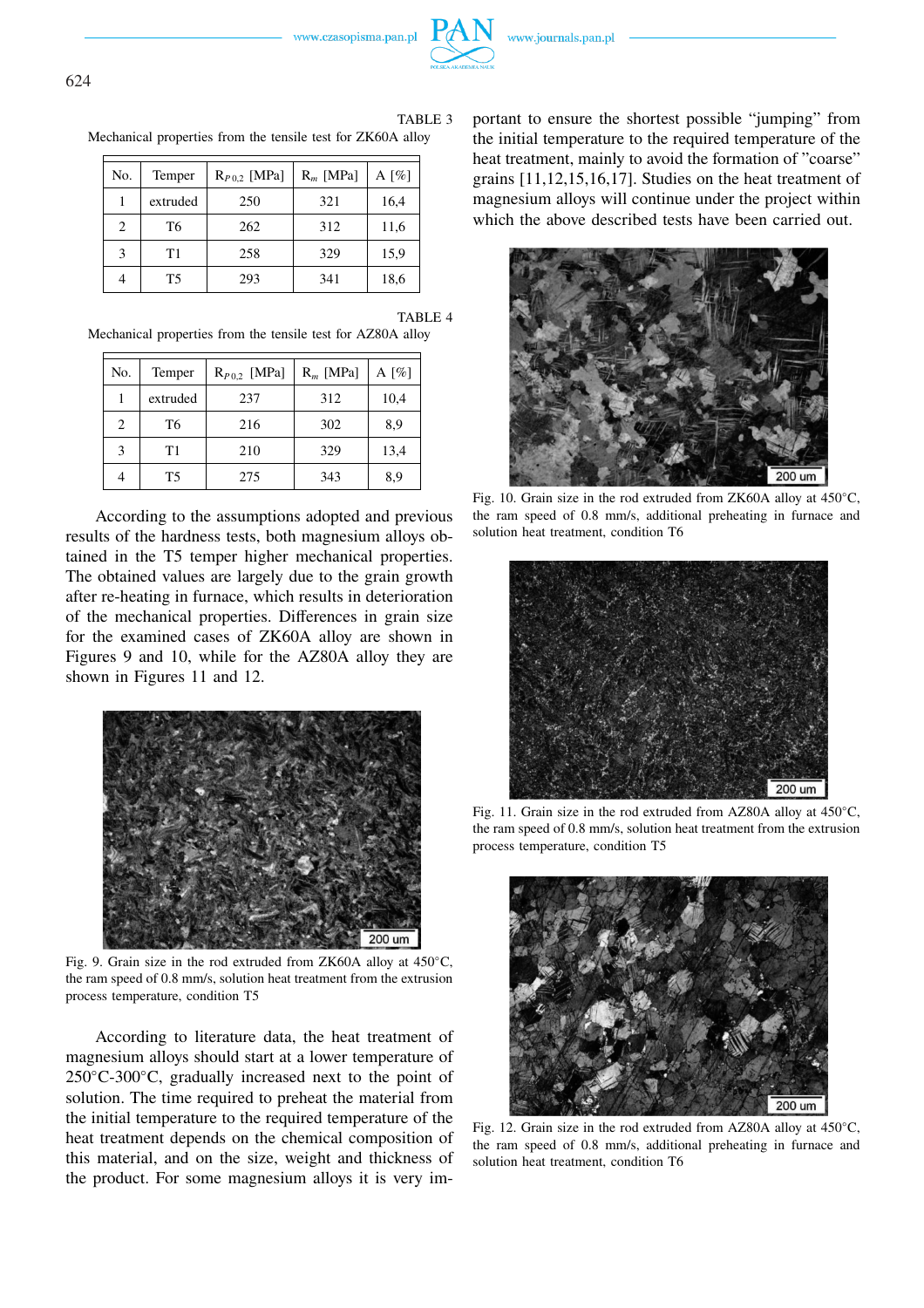

### **4. Summary**

- 1. With the extrusion ratio  $\lambda = 14$  and the ram speed equal to 0.8 mm/s, the AZ80A and ZK60A alloys can be extruded at temperatures in the range of  $350^{\circ}$ C-450 $^{\circ}$ C, while with the ram speed of 2.8 mm/s, the temperature should be kept at 380◦C and at 400◦C for AZ80A alloy and ZK60A alloy, respectively.
- 2. Due to a lower extrusion force and the solution heat treatment immediately after extrusion, resulting in fine-grained structure and higher mechanical properties, the process of direct extrusion should be carried out at a maximum allowable temperature.
- 3. In the case of the solution heat treatment of rods extruded at 460◦C or from a sufficiently high temperature of the plastic forming (for the extrusion process it is above  $420^{\circ}$ C), for both alloys the aging process at 175◦C should be carried out within the time limit of up to 12 hours, possibly in the case of AZ80A alloy (condition T6) for 8 hours only.
- 4. Magnesium alloys AZ80A and ZK60A in condition T5 are characterised by higher mechanical properties than in the condition T6, i.e. after re-heating and solution heat treatment in the furnace.
- 5. The, developed and tested in laboratory, parameters of the direct extrusion process of magnesium alloys will serve as a basis for tests and development of parameters for the pilot-scale studies. Semi-industrial tests will be carried out on a direct-indirect press of maximum 5MN capacity installed and operating at IMN OML Skawina.

#### **Acknowledgements**

The study was financed from a Project No. POIG.01.03.01-00-015/09 entitled "Advanced materials and technologies for their production," co-financed from European Union by the European Regional Development Found; POIG 2007-2013.

## REFERENCES

- [1] K. L a u e, H. S t e n g e r, Extrusion. American Society for Metals, USA, 152-155 (1981).
- [2] J. M i c h a  $l$  c z y k, T. B a j o r, Study on the influence of temperature, velocity and shape tools on the combined process of extrusion and broaching of the deep sleeve with the bottom made of the AZ31 alloy, Archives of Metallurgy and Materials **56**, 2, 533-541 (2011).
- [3] R.Ye. Lapovok, M.R. Bernett, C.H.J. Davies, Construction of extrusion limit diagram for AZ31 magnesium alloy by FE simulation, Journal of Materials Processing Technology 146, (2004), 408-414, Liu

L., Zhou H., Wang Q., Zhu Y., Ding W.: Dynamic Rekrystalization Behavior of AZ61 Magnesium Alloy, Advanced in Technology of Materials and Materials Processing Journal, nr 6, 2004.

- [4] ASM Specialty Handbook, Magnesium and Magnesium Alloys, ASM International Materials Park, OH, 2004.
- [5] Metals Handbook Ninth Edition, Properties and Selection Non-ferrous Alloys and Pure Metals **2**, Metals Park, Ohio, 1979, p.707-832.
- [6] S.S. P a r k, B.S. Y o u, D.J. Y o o n, Effect of the extrusion conditions on the texture and mechanical properties of indirect-extruded Mg-3Al-1Zn alloy, Journal of Materials Processing Technology **209**, 5940-5943 (2009).
- [7] M. S h a h z a d, L. W a g n e r, Influence of extrusion parameters on microstructure and texture developments, and their effects on mechanical properties of the magnesium alloy AZ80, Materials Science and Engineering **506**, 141-147 (2009).
- $[8]$  S. Kleiner a, O. Beffort a, P.J. Uggowi t z e r, Microstructure evolution during reheating of an extruded Mg-Al-Zn alloy into the semisolid state, Scripta Materialia **51**, 405-410 (2004).
- [9] J. S e n d e r s k i, M. L e c h G r e g a, B. P ł o n k a, Studies of advanced technologies used in the manufacture of products from aluminium alloys, Archives of Metallurgy and Materials **56**, 475-486 (2011).
- [10] L.A. D o b r z a ń s k i, T. T a ń s k i, L. C i z e k, Z. B r y t a n, Structure and properties of magnesium cast alloys, Journal of Materials Processing Technology **192-193**, 567-574 (2009).
- [11] L. Cizek, M. Greger, L. Pawlica, L.A. Dob r z a ń s k i, T. T a ń s k i, Study of selected properties of magnesium alloy AZ91 after heat treatment and forming, Journal of Materials Processing Technology **157-158**, 466-471 (2007).
- [12] T.T. S a s a k i, K. Ya m a m o t o, T. H o n m a, S. K a m a d o, K. H o n o, A high-strength Mg–Sn Zn–Al alloy extruded at low temperature, Journal of Materials Processing Technology, Scripta Materialia **59**, 1111-1114 (2004).
- [13] G. Garces, F. Dominguez, P. Perez, G. C a r u a n a, P. A d e v a, Effect of extrusion temperature on the microstructure and plastic deformation of PM-AZ92, Journal of Alloys and Compounds **422**, 293-298 (2006).
- [14] E.F Volkova, Effect of deformation and heat treatment on the structure and properties of magnesium alloys of the Mg- Zn- Zr system, Metal Science and Heat Treatment **48**, 508-512 (2006).
- [15] H.-Y. W u, Ch.-Ch. H s u, J.-B. W o n, P.-H. S u n, J.-Y. W a n g, S. L e e, Ch.-H. C h i u, S. To r n g, Effect of heat treatment on the microstructure and mechanical properties of the consolidated Mg alloy AZ91D machined chips, Journal of Materials Processing Technology **209**, 4194-4200 (2009).
- [16] G. Liu, J. Zhou, J. Duszczyk, Prediction and verification of temperature evolution as a function of ram speed during the extrusion of AZ31 alloy into a rectan-